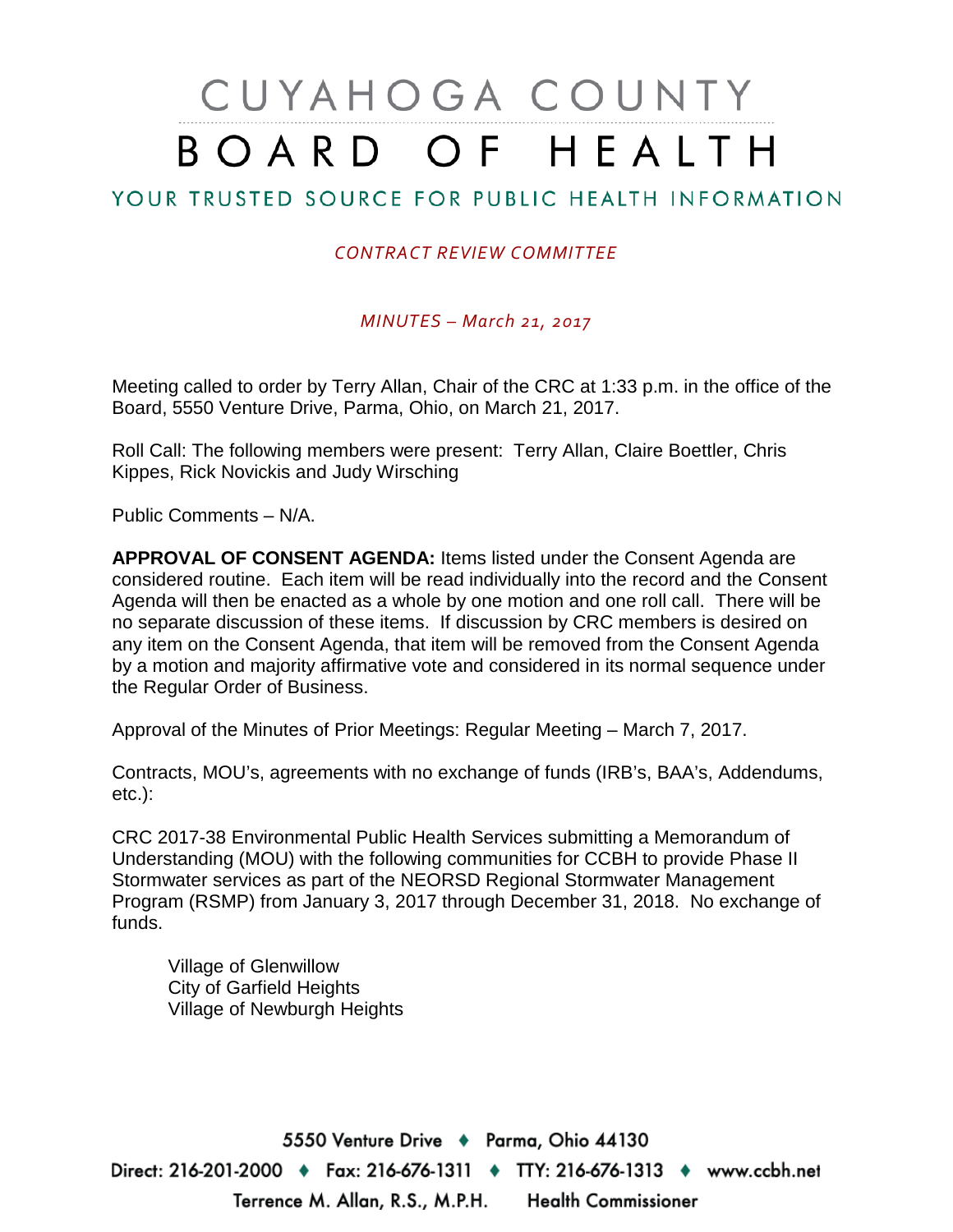CRC 2017-39 Environmental Public Health Services submitting an amendment to the contract with BDL General Contracting (CRC 2016-124) under the Lead Hazard Control grant to extend the end of the contract period from April 1, 2017 to June 1, 2017. Amount to be paid to BDL General Contracting to remain the same.

CRC 2017-40 Epidemiology, Surveillance and Informatics Services submitting a data deposit agreement with Case Western Reserve University to govern the provision and use of data files effective March 1, 2017 as listed in Exhibit A of the agreement. No exchange of funds.

It was moved by Claire Boettler, seconded by Rick Novickis, that the consent agenda, including the minutes of the March 7, 2017 Regular CRC meeting be approved.

The Secretary called the roll:

Ayes: Terry Allan, Claire Boettler, Chris Kippes, Rick Novickis and Judy Wirsching

#### **CONTRACTS AND AWARDS:**

Tabled Items

**None** 

New Items For Review

Bid/Quote Openings ≥ \$25,000.00

None

Bid/Quote Openings < \$25,000.00

HIP-Cuyahoga program Bid Opening presented by: Chris Kippes

It was moved by Terry Allan, seconded by Claire Boettler that item CRC 2017-41 RFQ# 12/16/2016 for evaluation services for the HIP-Cuyahoga program be tabled and the RFQ be re-issued (ref. enclosed).

The Secretary called the roll:

Ayes: Terry Allan, Claire Boettler, Chris Kippes, Rick Novickis and Judy Wirsching

Lead program Bid Opening presented by: Stephanie McConoughey

It was moved by Rick Novickis, seconded by Judy Wirsching that the following quote

5550 Venture Drive + Parma, Ohio 44130

Direct: 216-201-2000 ♦ Fax: 216-676-1311 ♦ TTY: 216-676-1313 ♦ www.ccbh.net Terrence M. Allan, R.S., M.P.H. **Health Commissioner**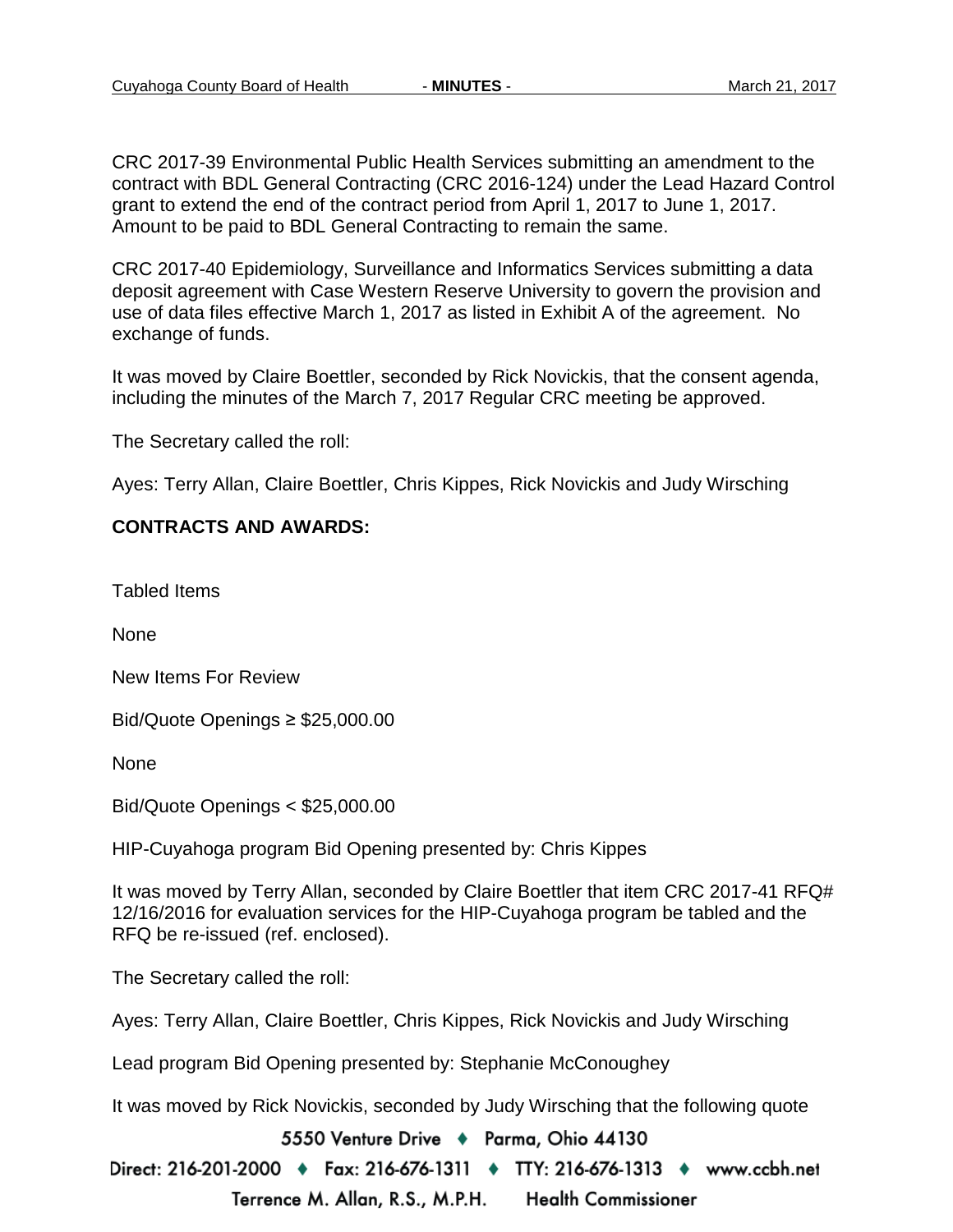(CRC 2017-42) for 1265 East 134th St., East Cleveland, Ohio 44112 be accepted as the lowest and best, and a contract be awarded to Allenbey Construction Company, LLC in the amount of \$13,040.00 (ref. enclosed).

The Secretary called the roll:

Ayes: Terry Allan, Claire Boettler, Chris Kippes, Rick Novickis and Judy Wirsching

It was moved by Chris Kippes, seconded by Claire Boettler that the following quote (CRC 2017-43) for 18816 Waterbury Avenue, Maple Heights, Ohio 44137 be accepted as the lowest and best, and a contract be awarded to BDL General Contracting in the amount of \$7,775.00 (ref. enclosed).

The Secretary called the roll:

Ayes: Terry Allan, Claire Boettler, Chris Kippes, Rick Novickis and Judy Wirsching

It was moved by Rick Novickis, seconded by Terry Allan that the following quote (CRC 2017-44) for 10411 Plymouth Ave., Garfield Heights, Ohio 44125 be accepted as the lowest and best, and a contract be awarded to BDL General Contracting in the amount of \$14,965.00 (ref. enclosed).

The Secretary called the roll:

Ayes: Terry Allan, Claire Boettler, Chris Kippes, Rick Novickis and Judy Wirsching

It was moved by Claire Boettler, seconded by Judy Wirsching that the following quote (CRC 2017-45) for 1448 E. 135th St., East Cleveland, Ohio 44112 be accepted as the lowest and best, and a contract be awarded to Green Home Solutions in the amount of \$12,660.00 (ref. enclosed).

The Secretary called the roll:

Ayes: Terry Allan, Claire Boettler, Chris Kippes, Rick Novickis and Judy Wirsching

Expenditures: Contracts up to \$25,000

None

Revenue Generating Agreements up to \$25,000

None

Contract Rescissions

5550 Venture Drive + Parma, Ohio 44130

Direct: 216-201-2000 ♦ Fax: 216-676-1311 ♦ TTY: 216-676-1313 ♦ www.ccbh.net Terrence M. Allan, R.S., M.P.H. **Health Commissioner**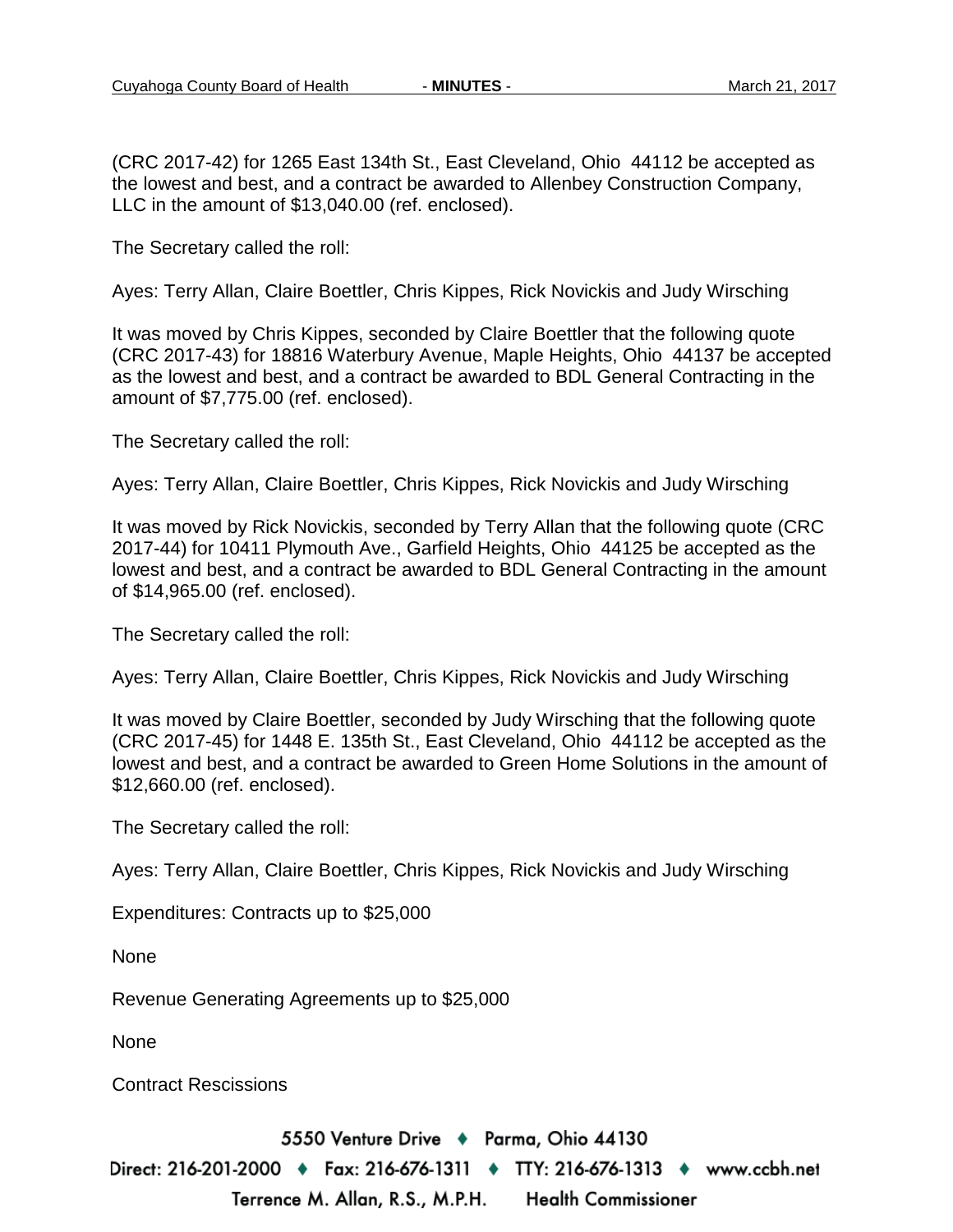None

**Other Business** 

Public Comment - N/A.

Thereupon, it was moved by Judy Wirsching, seconded by Rick Novickis, that the following Motion be adopted:

BE IT RESOLVED that the meeting be adjourned at 2:16 pm.

The Secretary called the roll:

Ayes: Terry Allan, Claire Boettler, Chris Kippes, Rick Novickis and Judy Wirsching

**Committee Chair** 

Clerk

5550 Venture Drive + Parma, Ohio 44130 Direct: 216-201-2000 + Fax: 216-676-1311 + TTY: 216-676-1313 + www.ccbh.net Terrence M. Allan, R.S., M.P.H. **Health Commissioner**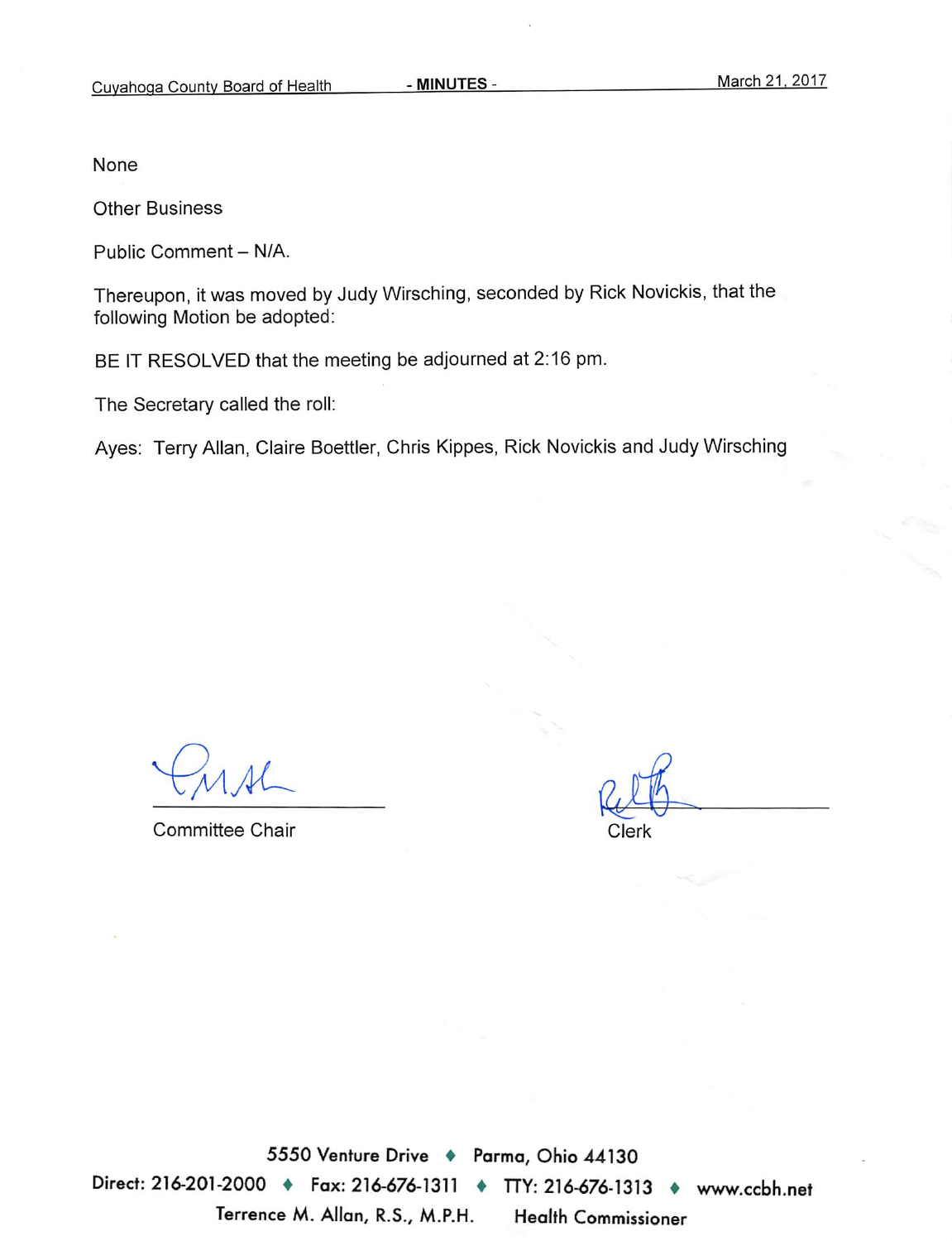#### **RFQ RESULTS**

**Program:** Health Improvement Partnership-Cuyahoga (HIP-Cuyahoga)<br> **Title:** Evaluation Services Evaluation Services<br>12-16-16 **RFQ No:** 12-16-16<br>**CRC No:** 2017-41 **CRC No:** 

**The following quotes were received and opened on:** 

| <b>RECEIVED</b> | <b>QUOTE</b> |
|-----------------|--------------|
| 1-20-17 5:40pm  | \$55,768.80  |
|                 |              |
|                 |              |
|                 |              |
|                 |              |
|                 |              |
|                 |              |
|                 |              |
|                 |              |
|                 |              |
|                 |              |

#### **Recommended award: Measurement Resources Company**

The contract will be for a partial amount of \$19,937.52 for Phase 1 (Creation of the Evaluation Framework). **Brief Justification:**

Measurement Resources Company was the only application received for the RFQ.

They are partnering with Dr. Jason Reece to perform the scope of service.

We had three other consultants notify us that they were not able to respond at this time.

These were: The Aspen Institute, Community Science, and Harder and Company Community Research.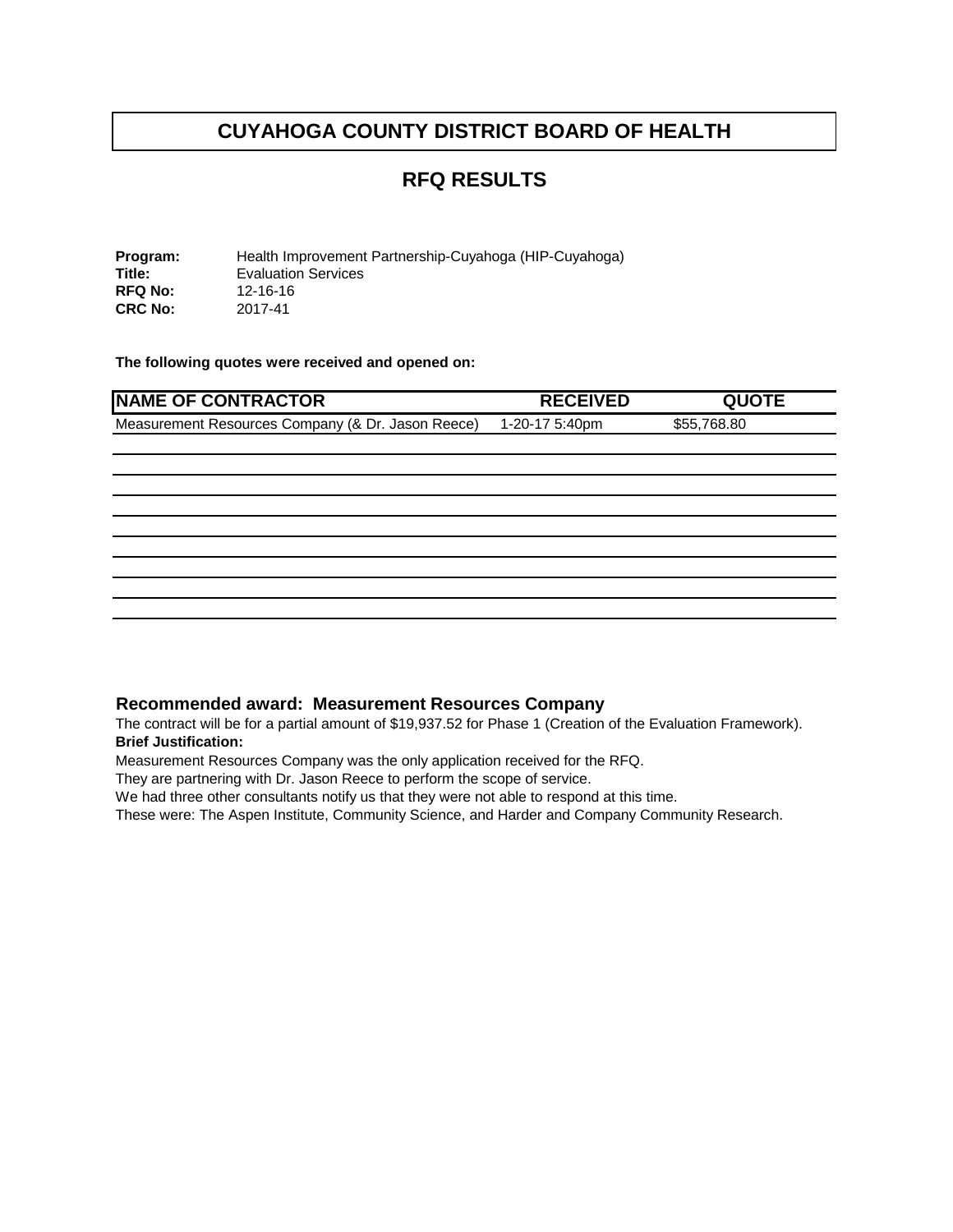### **QUOTE RESULTS**

#### **Project Address**

**Name: Address: City,State, Zip: CRC No:** CRC 2017-42 Rosetta Terry 1265 E.134th St. East Cleveland, OH 44112

**The following quotes were received and opened:**

| <b>NAME OF CONTRACTOR</b> | <b>QUOTE</b> |
|---------------------------|--------------|
| <b>CB Mullins</b>         | \$15,760     |
| <b>MCM</b>                | \$14.275     |
| Allenbey                  | \$13,040     |

**ESTIMATE:** \$12,337.50

**Recommended award:** Allenbey Construction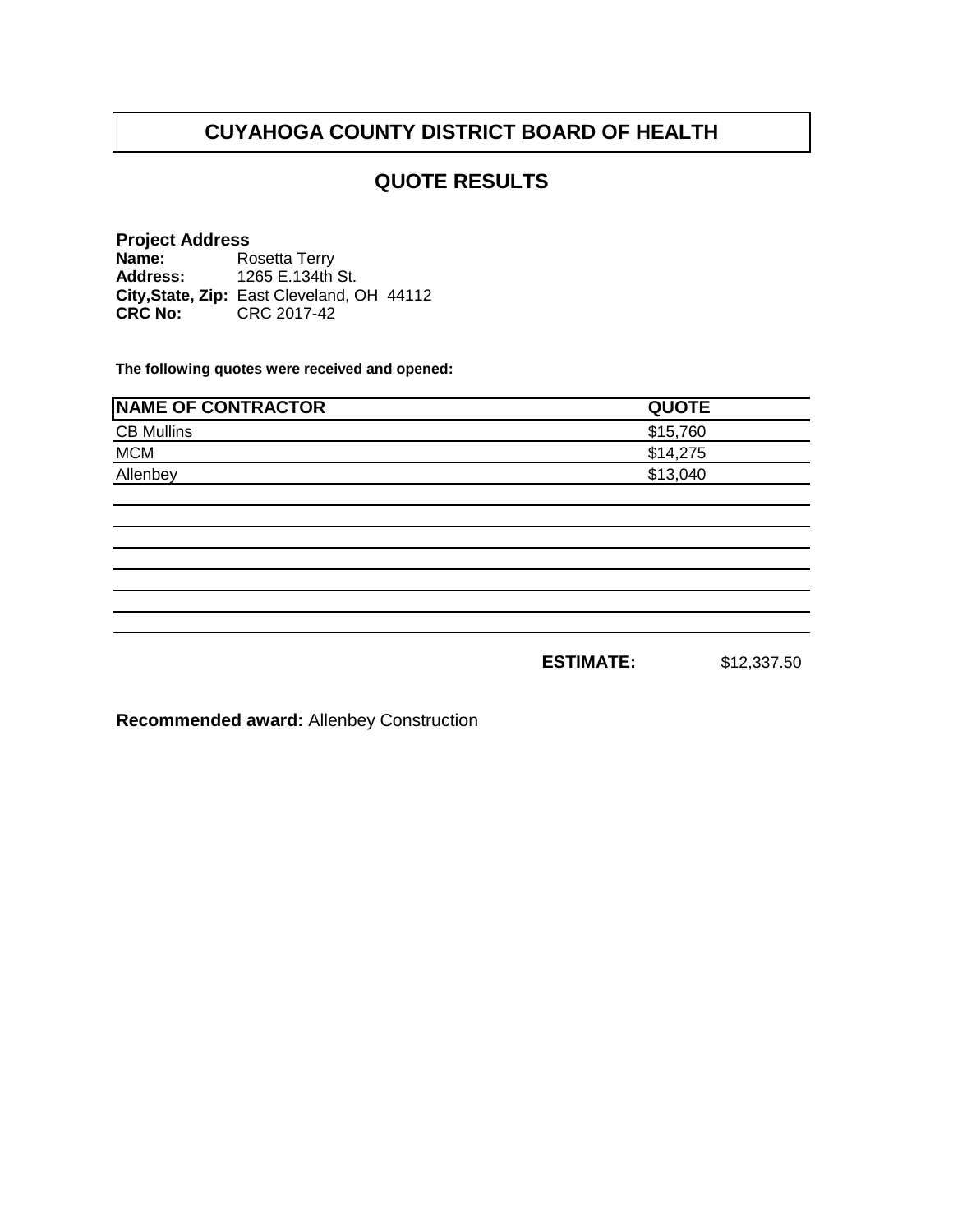### **QUOTE RESULTS**

#### **Project Address**

**Name: Address: City,State, Zip: CRC No:**  Anna Hackler 18816 Waterbury Ave. Maple Hts., OH 44137 CRC 2017-43

**The following quotes were received and opened:**

| <b>NAME OF CONTRACTOR</b>       | <b>QUOTE</b> |
|---------------------------------|--------------|
| <b>Green Home Solutions</b>     | \$10,960     |
| <b>BDL General Contracting</b>  | \$7,775      |
| <b>CB Mullins</b>               | \$11,450     |
| American Builders & Applicators | \$8,350      |
| <b>MCM Homeservices</b>         | \$9,690      |
|                                 |              |

**ESTIMATE:** \$12,095.00

**Recommended award:** BDL General Contracting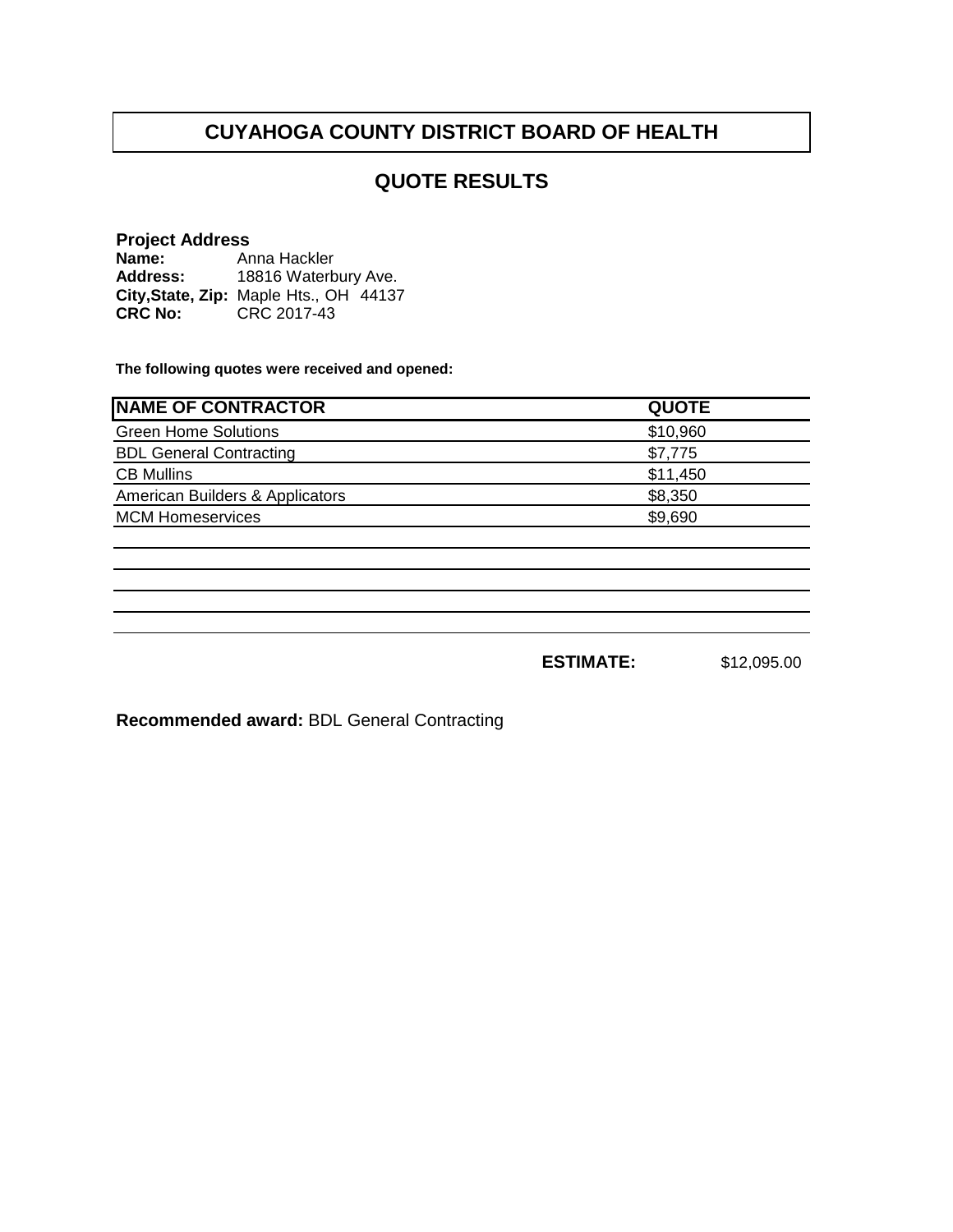### **QUOTE RESULTS**

#### **Project Address**

**Name: Address: City,State, Zip: CRC No:** CRC 2017-44 Denise Patterson 10411 Plymouth Ave. Garfield Hts., OH 44125

**The following quotes were received and opened:**

| <b>QUOTE</b> |
|--------------|
| \$14,965     |
| \$19,475     |
| \$17,775     |
| \$17,975     |
| \$15,450     |
|              |

**ESTIMATE:** \$21,050.00

**Recommended award:** BDL General Contracting